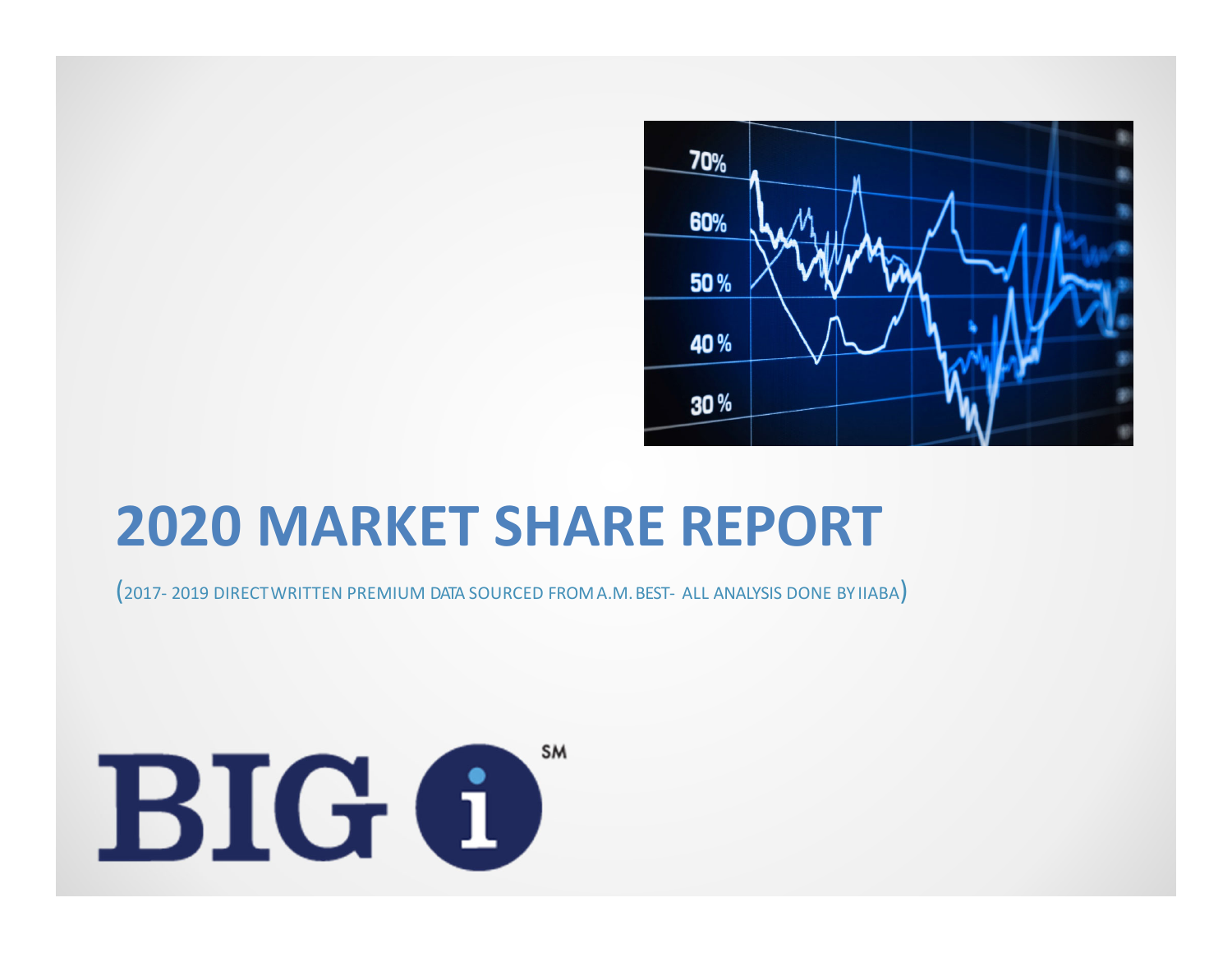- ш This report reflects analysis of data for select property/casualty premiums by line. Not all lines of business are included in this report. Included are personal auto, commercial auto, homeowners, commercial multi‐peril, commercial group and workers compensation. Note: the commercial lines total is not inclusive of Accident and Health lines.
- For this report IIABA requested data for 2018 and 2019. This analysis reflects 4.7% overall increase in DWP. In the same data set commercial auto showed an increase of 11.4% in DWP, with worker's compensation reporting <sup>a</sup> loss of 3% in DWP.
- Over the last 3 study cycles (2016 to 2019) no notable gains or losses were indicated in any of the data on these distribution channels.
- $\mathcal{L}_{\mathcal{A}}$ ■ IA companies wrote 35.7% of all personal lines in 2019 - up 2.3% from 2017. Direct Response carriers market share grew by nearly 4%, while the Captive carriers lost 4%.
- 84.5% of all commercial line's premiums are written by IA companies. (not inclusive of Accident and Health).
- Г All analyses presented in this report have been completed by IIABA. Direct any questions regarding the report to Madelyn Flannagan, VP of Agent Development, Research and Education via email: Madelyn.Flannagan@iiaba.net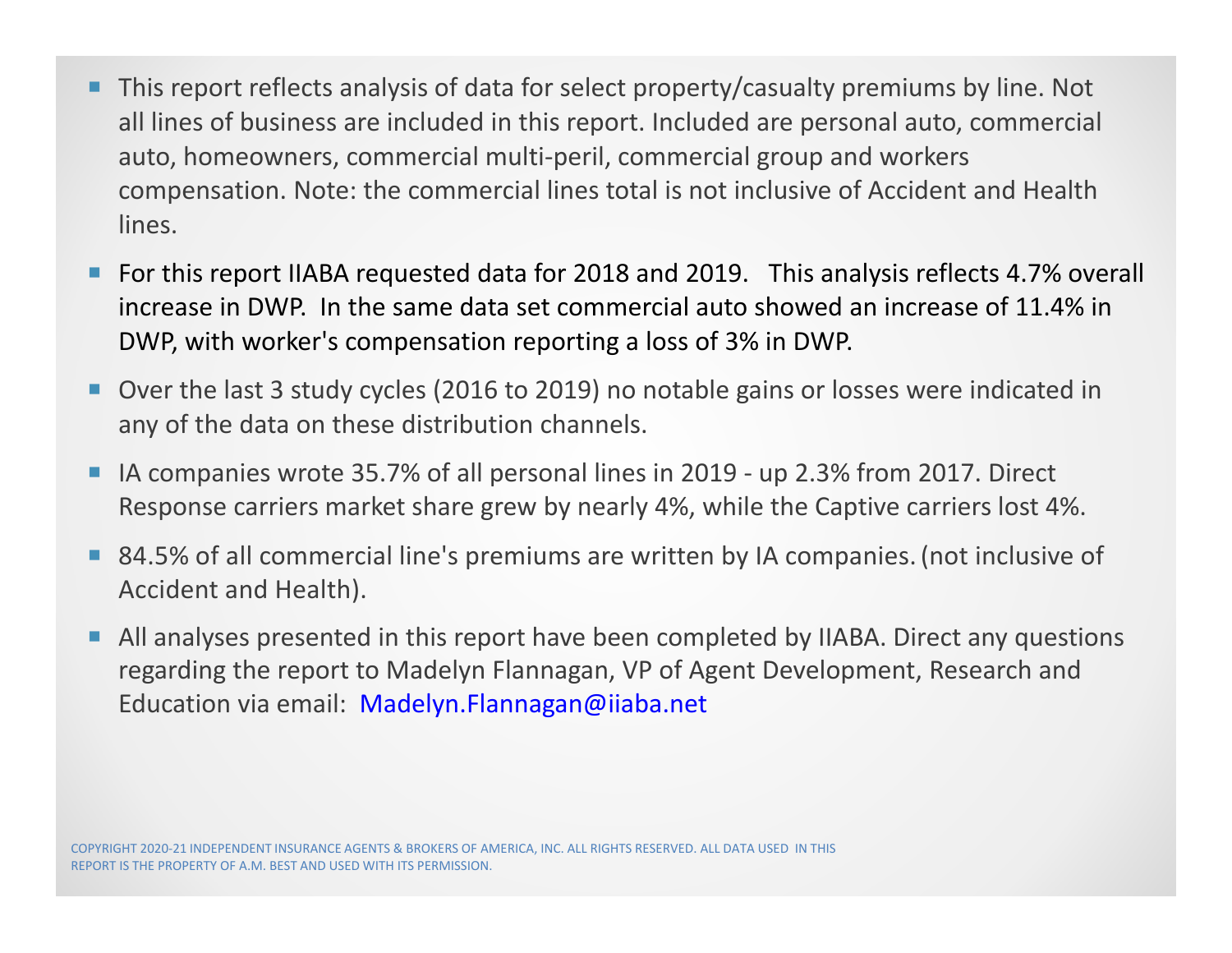- $\blacksquare$  This report marks the 25<sup>st</sup> year in which A.M. Best Co. has provided the Independent Insurance Agents and Brokers of America with year-end industry market share data to provide an updated assessment of the state of the independent agency system. All data in this report comes from A.M. Best and is printed with permission.
- **The A.M. Best data separates captive agency and direct response carriers offering IIABA** an accurate look at changes with property/casualty insurance distribution. As A.M. Best does not have a "direct response" specific reporting category, IIABA directs A.M. Best which companies should be placed in that category. In addition, as requested by IIABA and defined by IIABA, the affiliates of selected groups leveraging various distribution systems are separated and placed in the appropriate distribution category (wherever the company group uses separate affiliates for this purpose). *Please note that in some cases premiums written in some company affiliates may NOT be reported independently and therefore may not be reflected in the correct distribution channel.*
- L In the charts in this report, previous-year market share numbers are the most mature numbers compiled by A.M. Best, and they reflect the same affiliate adjustments in order to provide as accurate comparisons as possible. *Readers may note some premium and market share changes from previous reports. The new numbers for prior years from the latest data are used. This occurs because carriers report adjustments for prior years, which changes the market share percentages for prior years.*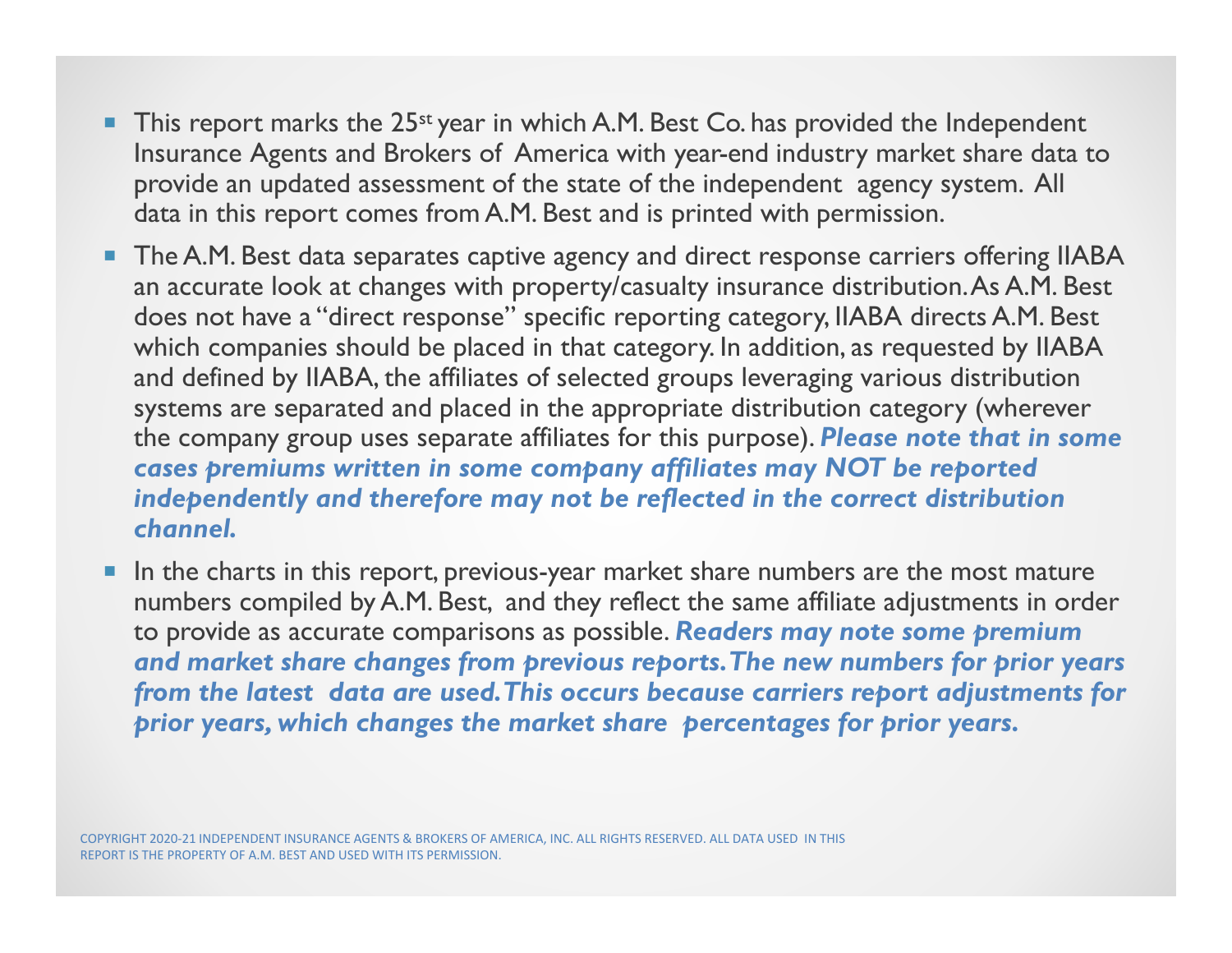

### **Private Passenger Auto 2017‐2019**

| <b>Direct Written</b><br><b>Premium (Billions)</b> | 2017  | 2018  | 2019  | 17-19 Change |
|----------------------------------------------------|-------|-------|-------|--------------|
| <b>National Agency</b>                             | 20.5  | 21.8  | 22.2  | 8.3%         |
| <b>Regional Agency</b>                             | 49.9  | 53.7  | 55.7  | 11.6%        |
| Captive                                            | 106.6 | 109.7 | 110.1 | 3.3%         |
| <b>Direct Response</b>                             | 54.9  | 60.9  | 65.2  | 18.7%        |
| <b>Total US</b>                                    | 230.9 | 246.  | 253.2 | $9.7\%$      |

#### **2019 Market Share By Distribution**

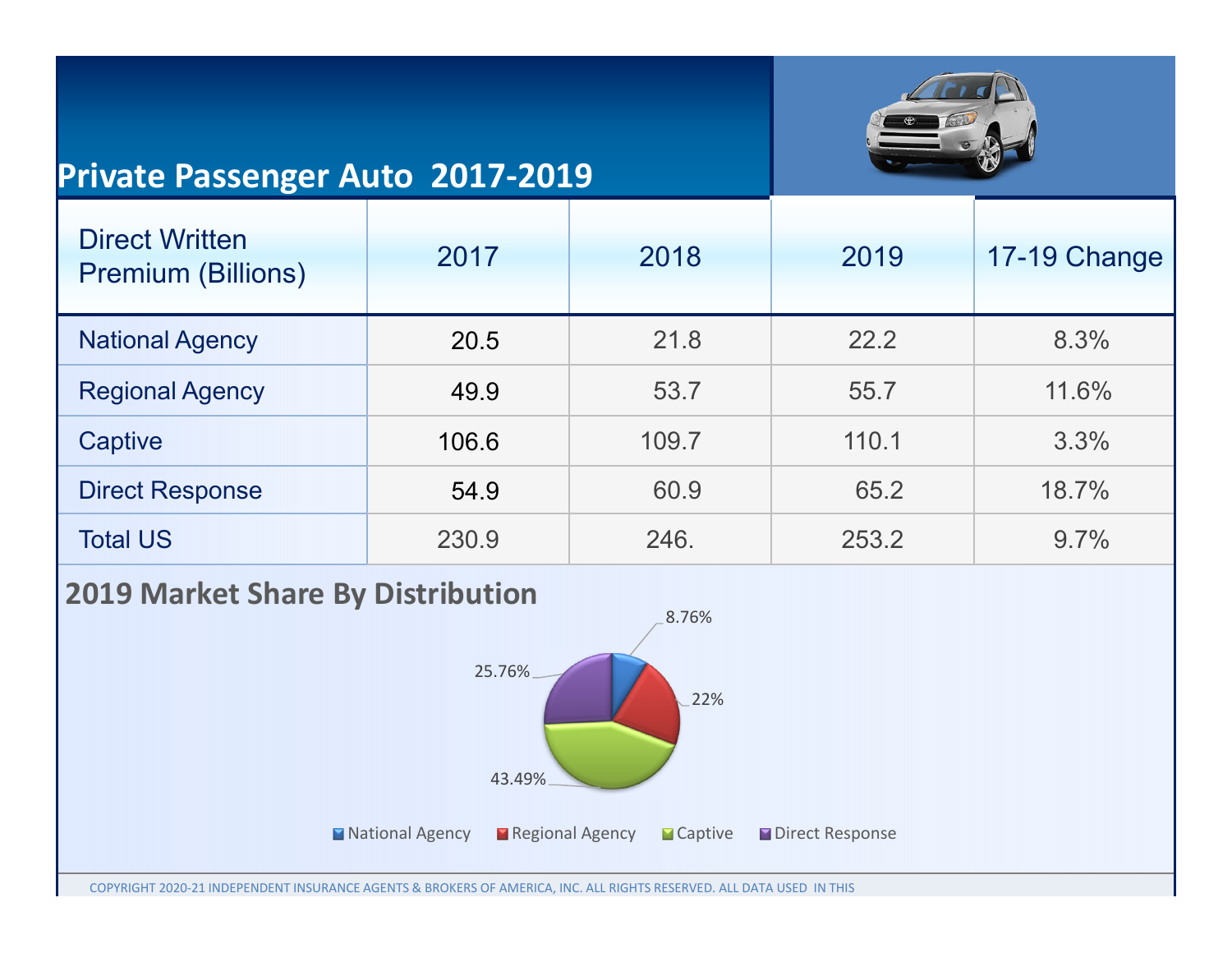

### **Homeowners 2017‐2019**

| <b>Direct Written</b><br><b>Premium (Billions)</b> | 2017 | 2018 | 2019  | 17-19 Change |
|----------------------------------------------------|------|------|-------|--------------|
| <b>National Agency</b>                             | 14.7 | 15.6 | 16.4  | 11.6%        |
| <b>Regional Agency</b>                             | 28.2 | 30.4 | 33.2  | 7.8%         |
| Captive                                            | 44.6 | 45.6 | 46.7  | 4.7%         |
| <b>Direct Response</b>                             | 6.6  | 7.1  | 7.8   | 18.2%        |
| <b>Total US</b>                                    | 94.3 | 98.8 | 104.1 | 10.5%        |

### **2019 Market Share by Distribution**

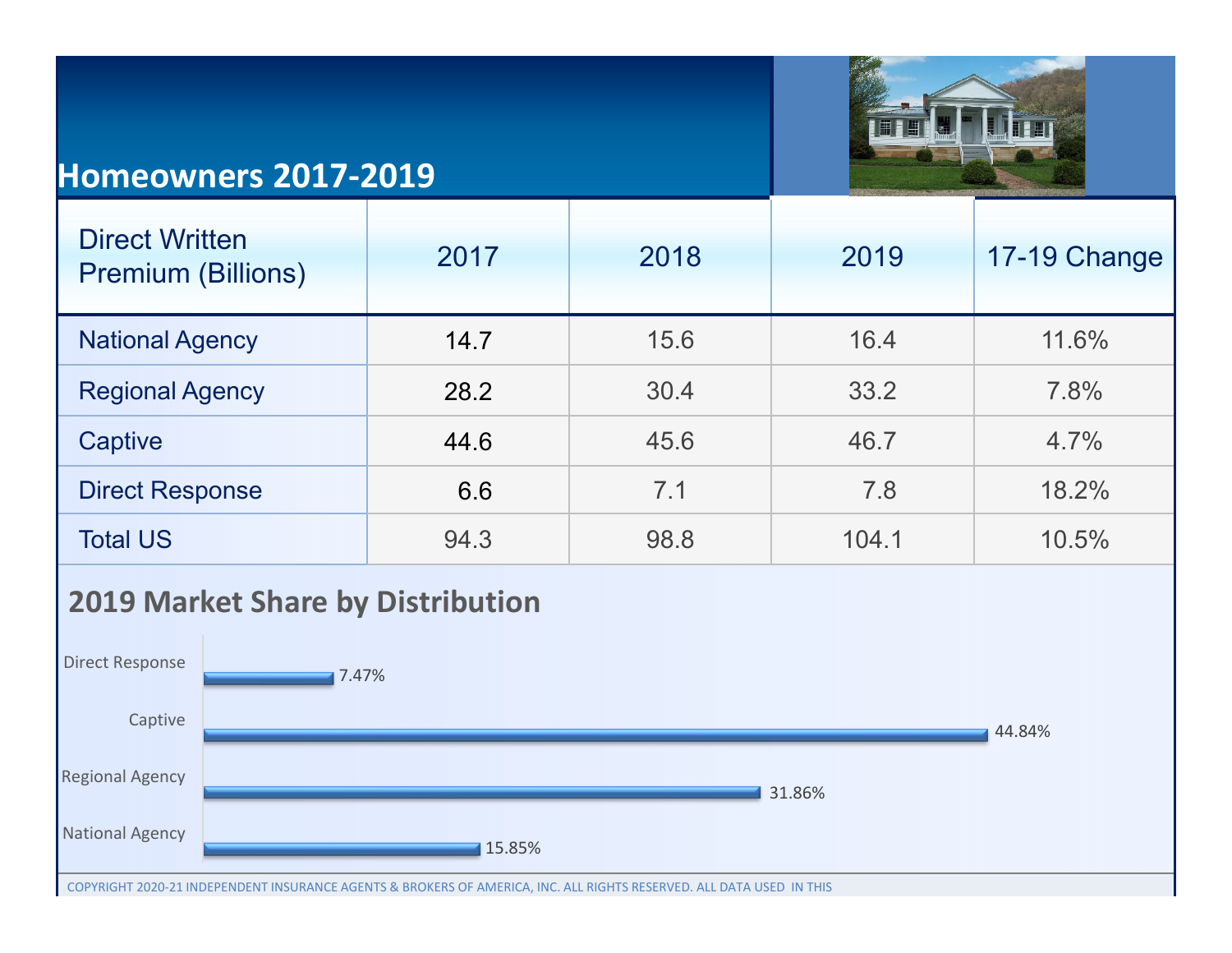## **Commercial Auto 2017‐2019**



| <b>Direct Written</b><br><b>Premium (Billions)</b> | 2017 | 2018 | 2019 | 17-19 Change |
|----------------------------------------------------|------|------|------|--------------|
| <b>National Agency</b>                             | 15.6 | 16.2 | 17.5 | 12%          |
| <b>Regional Agency</b>                             | 15.6 | 18.7 | 21.  | 35%          |
| Captive                                            | 4.5  | 5.2  | 6.2  | 37.7%        |
| <b>Direct Response</b>                             | .3   | .025 | .3   | 50%          |
| <b>Total US</b>                                    | 35.8 | 40.4 | 45.1 | 26%          |

### **2019 Market Share By Distribution Channel**

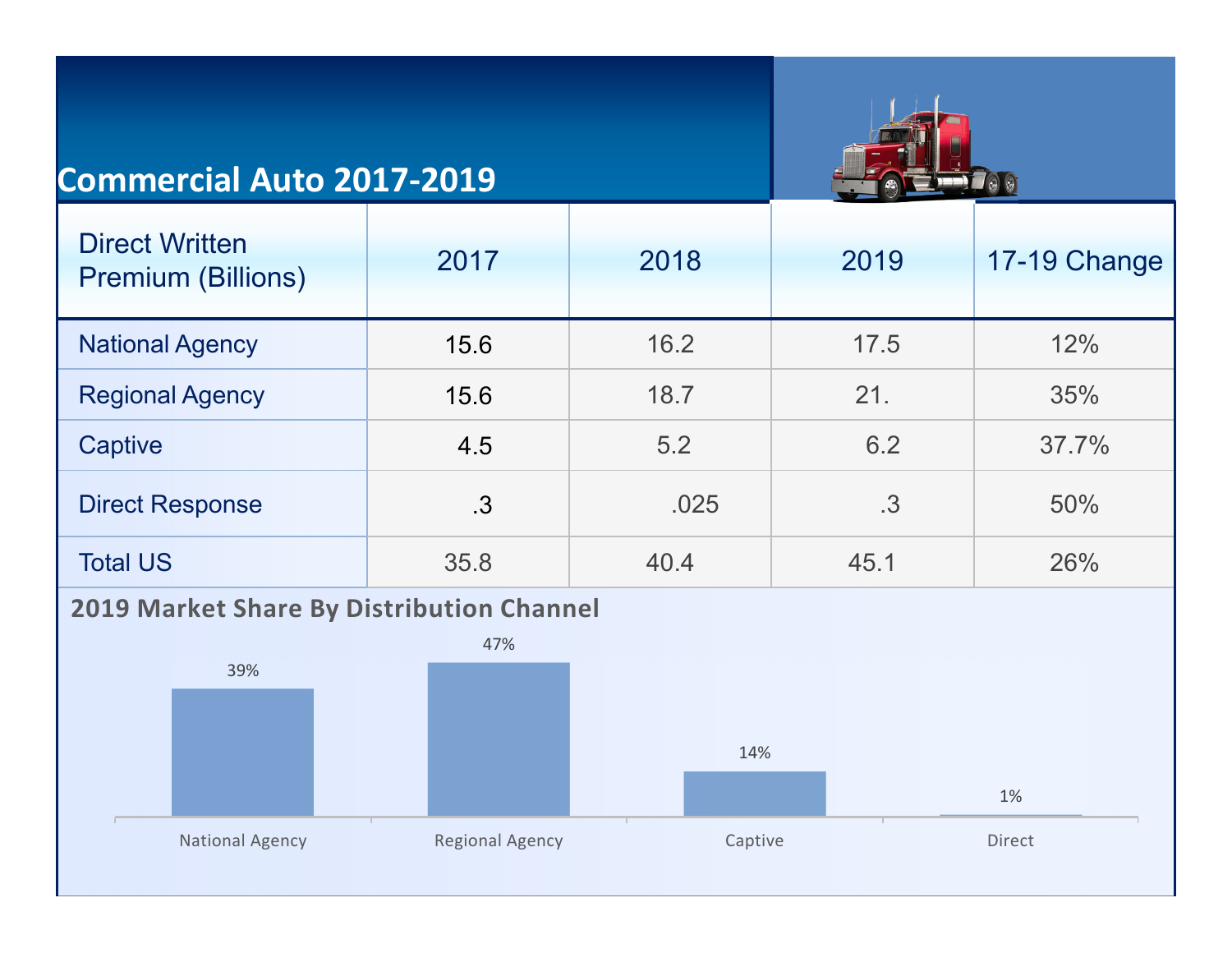# **Workers' Compensation 2017‐2019**



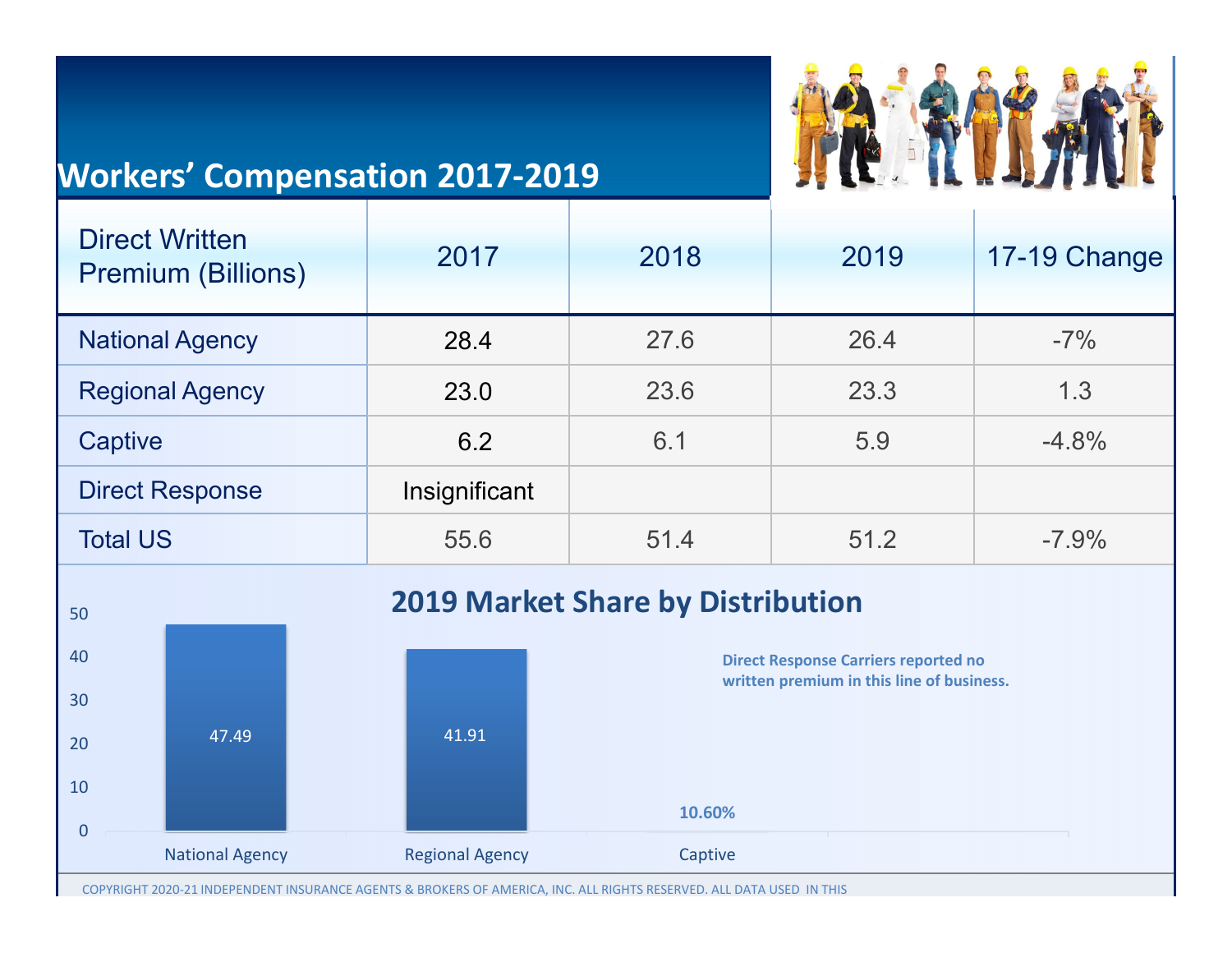

# **Commercial Multi‐Peril 2017‐2019**

| <b>Direct Written</b><br><b>Premium (Billions)</b> | 2017          | 2018 | 2019 | 17-19 Change |
|----------------------------------------------------|---------------|------|------|--------------|
| <b>National Agency</b>                             | 18.7          | 19.1 | 19.9 | 6.4%         |
| <b>Regional Agency</b>                             | 13.9          | 14.5 | 15.7 | 13%          |
| Captive                                            | 7.7           | 7.8  | 8.0  | 3.90%        |
| <b>Direct Response</b>                             | Insignificant |      |      |              |
| <b>Total US</b>                                    | 40.3          | 41.4 | 43.6 | 7.9%         |





COPYRIGHT 2020‐21 INDEPENDENT INSURANCE AGENTS & BROKERS OF AMERICA, INC. ALL RIGHTS RESERVED. ALL DATA USED IN THIS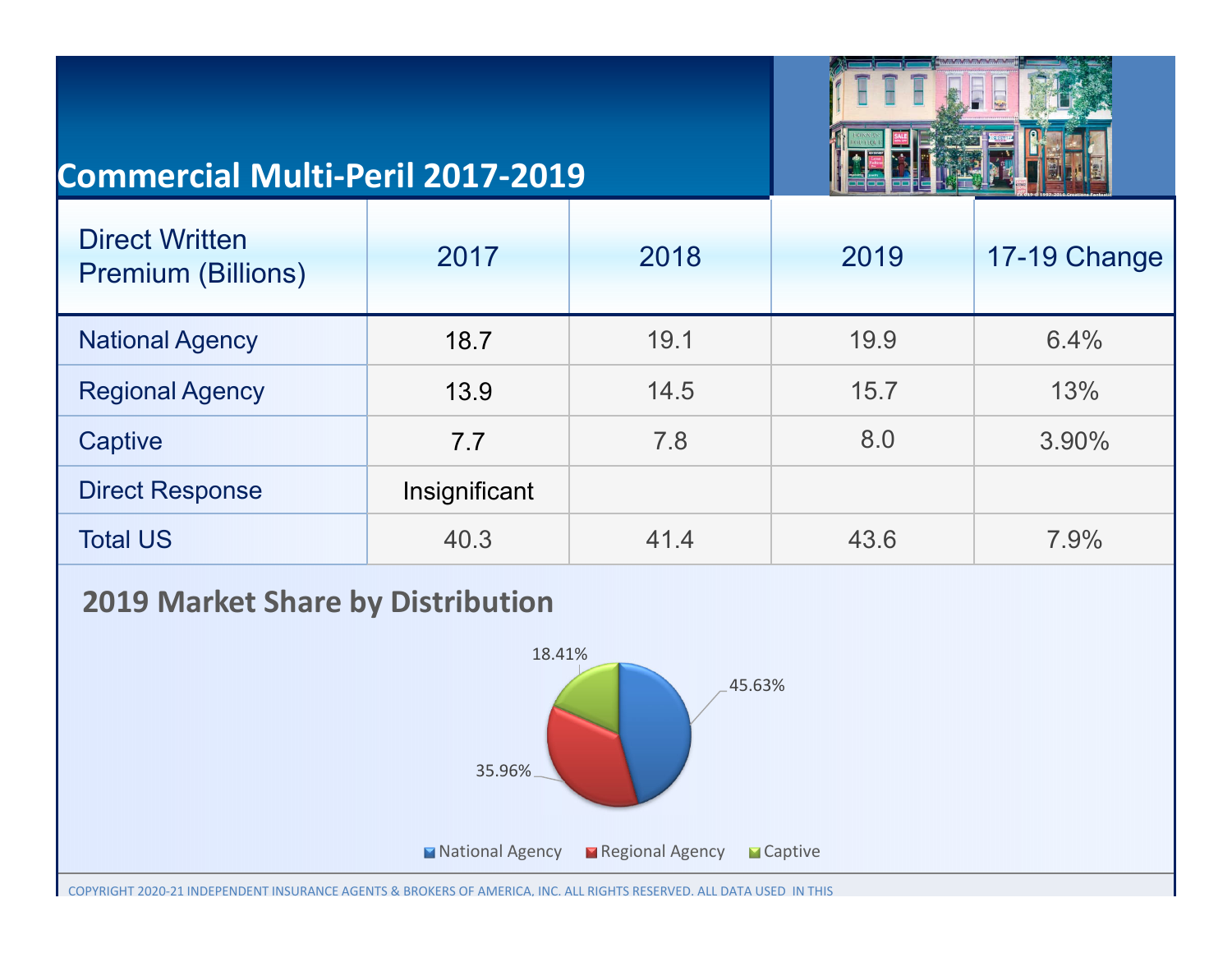

## **Commercial Group 2017‐2019**

| <b>Direct Written</b><br><b>Premium (Billions)</b> | 2017  | 2018  | 2019  | 17-19 Change<br>$\frac{0}{0}$ |
|----------------------------------------------------|-------|-------|-------|-------------------------------|
| <b>National Agency</b>                             | 149.6 | 154.4 | 162.9 | 11.6%                         |
| <b>Regional Agency</b>                             | 101.3 | 109.3 | 118.1 | 16.4%                         |
| Captive                                            | 45.1  | 46.7  | 49.4  | 9.5%                          |
| <b>Direct Response</b>                             | 1.9   | 2.1   | 2.2   | 16.7%                         |
| <b>Total US</b>                                    | 297.9 | 312.5 | 332.6 | 11.6%                         |

At the end of 2019 ,IA carriers (National and Regional) hold the largest share in the commercial insurance marketplace at 84.5%, <sup>a</sup> slight increase from the 84.2% held in 2018. Captive and Direct Response carriers decreased their shares by .10% combined, providing this bump to the IA channel.



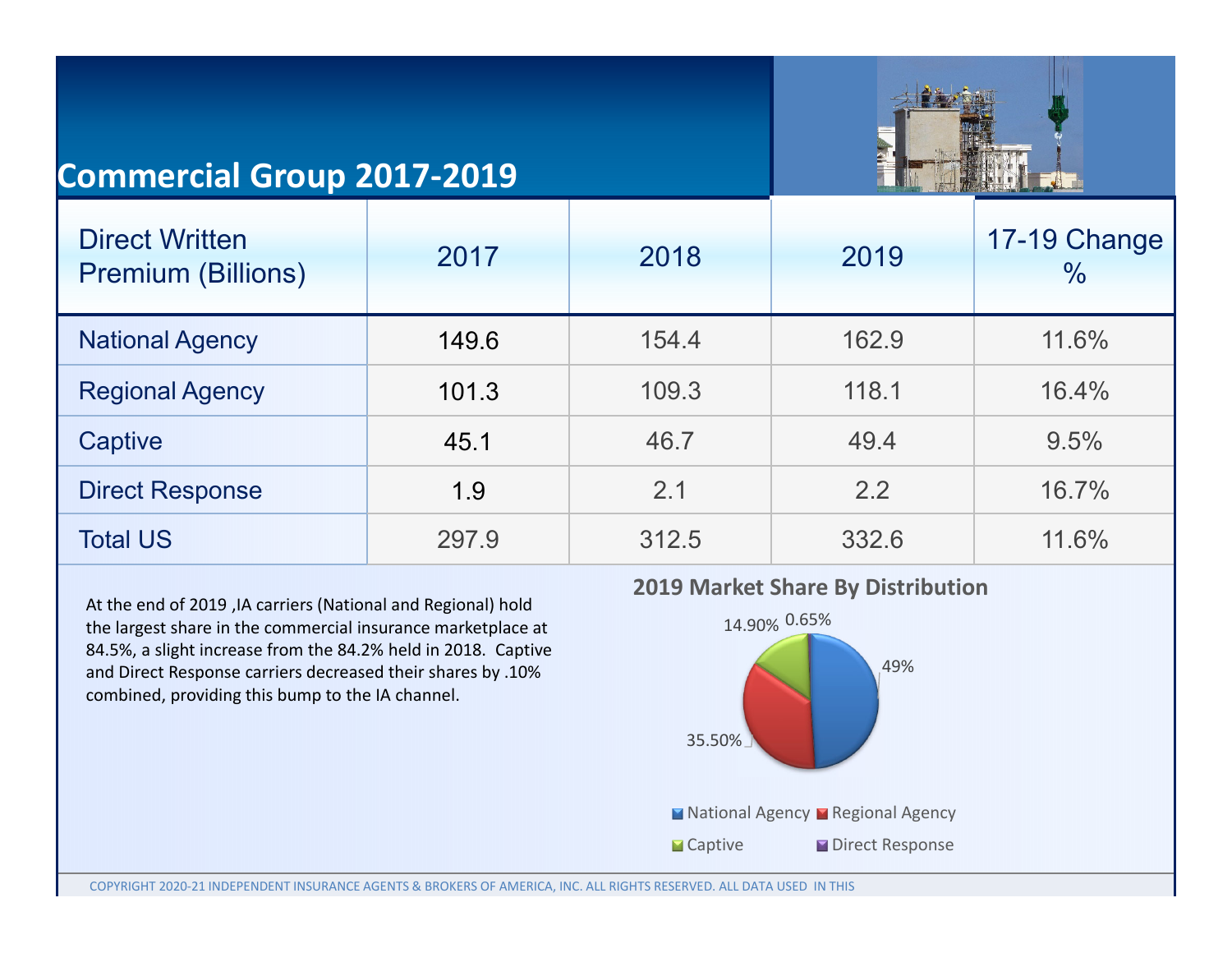| Select Other Lines-Direct Written Premiums and Distribution Channel Shares-2019 |  |                                  |                |                                       |                                  |                |                                                 |
|---------------------------------------------------------------------------------|--|----------------------------------|----------------|---------------------------------------|----------------------------------|----------------|-------------------------------------------------|
|                                                                                 |  | <b>Direct</b><br><b>Response</b> | <b>Captive</b> | <b>Total Agency</b><br><b>Writers</b> | <b>Direct</b><br><b>Response</b> | <b>Captive</b> | <b>Total</b><br><b>Agency</b><br><b>Writers</b> |
| <b>FIRE</b>                                                                     |  | 190,054,734                      | 2,089,831,205  | 11,362,583,032                        | 1.39                             | 15.32          | 83.29                                           |
| <b>INLAND MARINE</b>                                                            |  | 434,906,112                      | 6,146,173,869  | 19,166,082,766                        | 1.69                             | 23.87          | 74.44                                           |
| <b>MEDICAL</b><br><b>PROFESSIONAL</b><br><b>LIABILITY</b>                       |  | $\mathbf 0$                      | 2,394,841,305  | 7,337,065,409                         | 0.00                             | 24.61          | 75.39                                           |
| <b>OTHER LIABILITY</b><br>(CLAIMS-MADE)                                         |  | $\mathbf 0$                      | 1,623,560,080  | 23,348,649,209                        | 0.00                             | 6.50           | 93.50                                           |
| <b>OTHER LIABILITY</b><br>(OCCURRENCE)                                          |  | 561,693,084                      | 6,005,045,352  | 42,919,641,894                        | 1.14                             | 12.13          | 86.73                                           |
| <b>PRODUCTS</b><br><b>LIABILITY</b>                                             |  | $\mathbf 0$                      | 250,126,354    | 3,847,141,108                         | 0.00                             | 6.10           | 93.90                                           |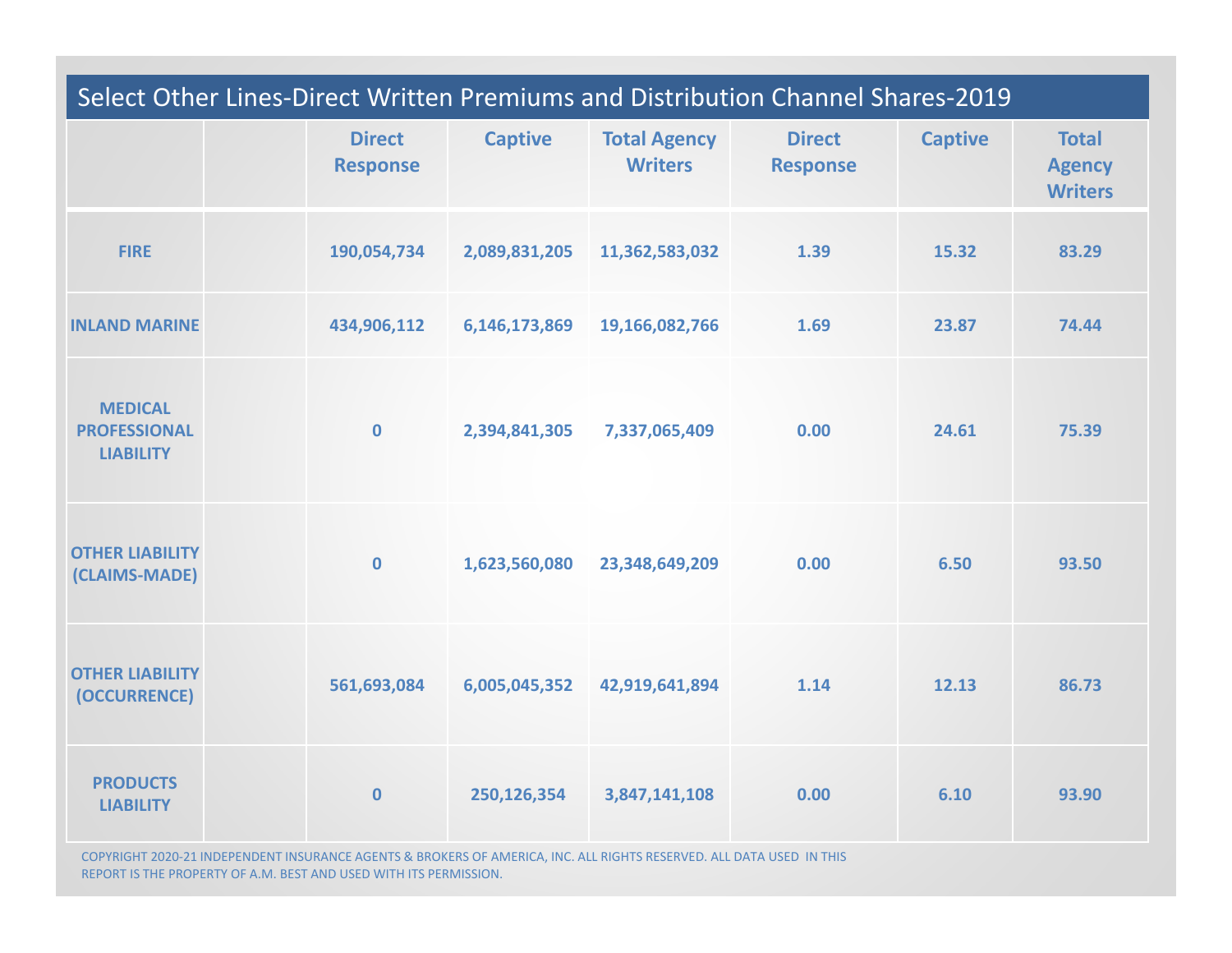#### **5‐Year Market Share Percentages for Personal Lines By Distribution Channel**



THIS REPORT IS THE PROPERTY OF A.M. BEST AND USED WITH ITS PERMISSION.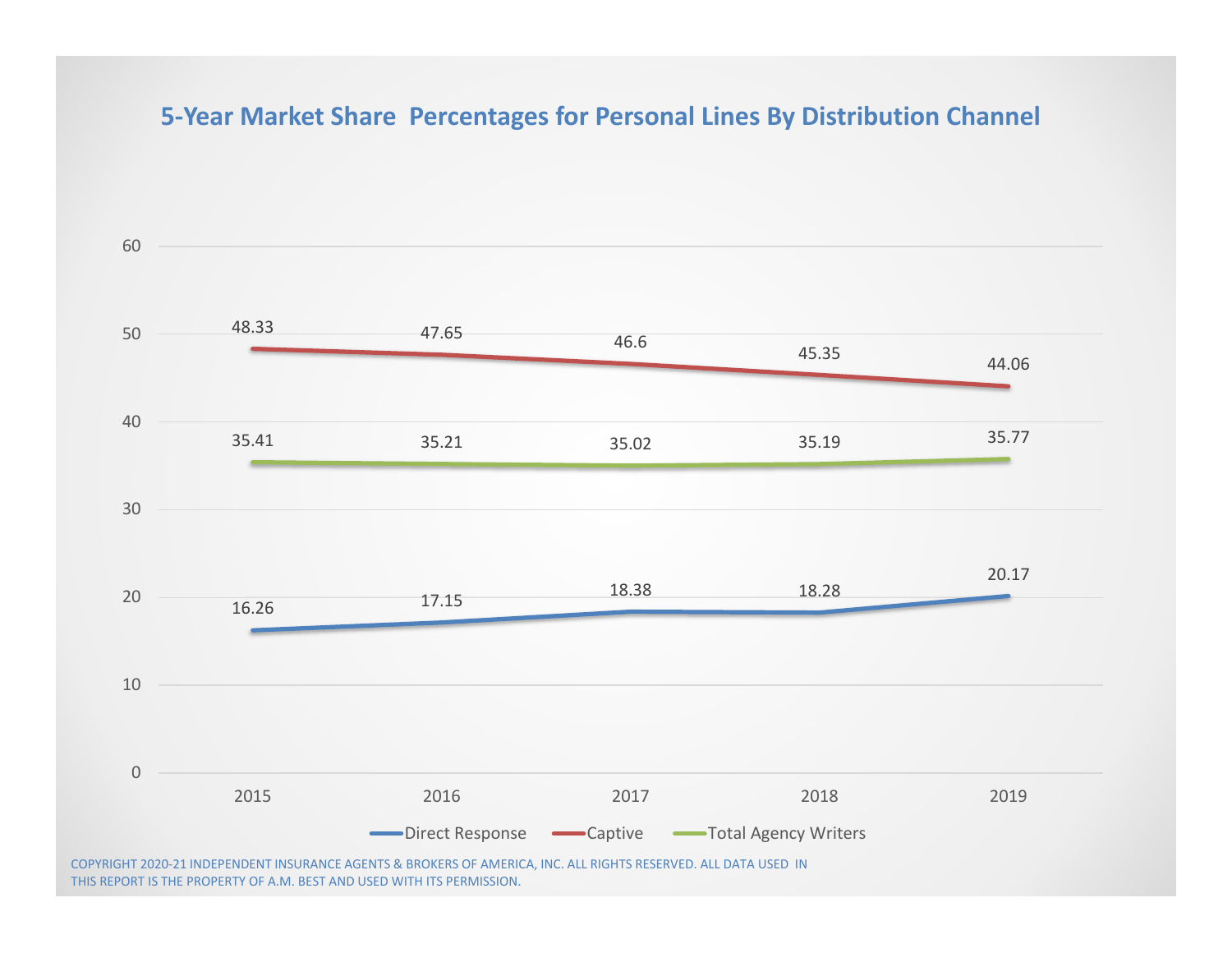#### **5‐Year Market Share Percentages for Commercial Lines By Distribution Channel**